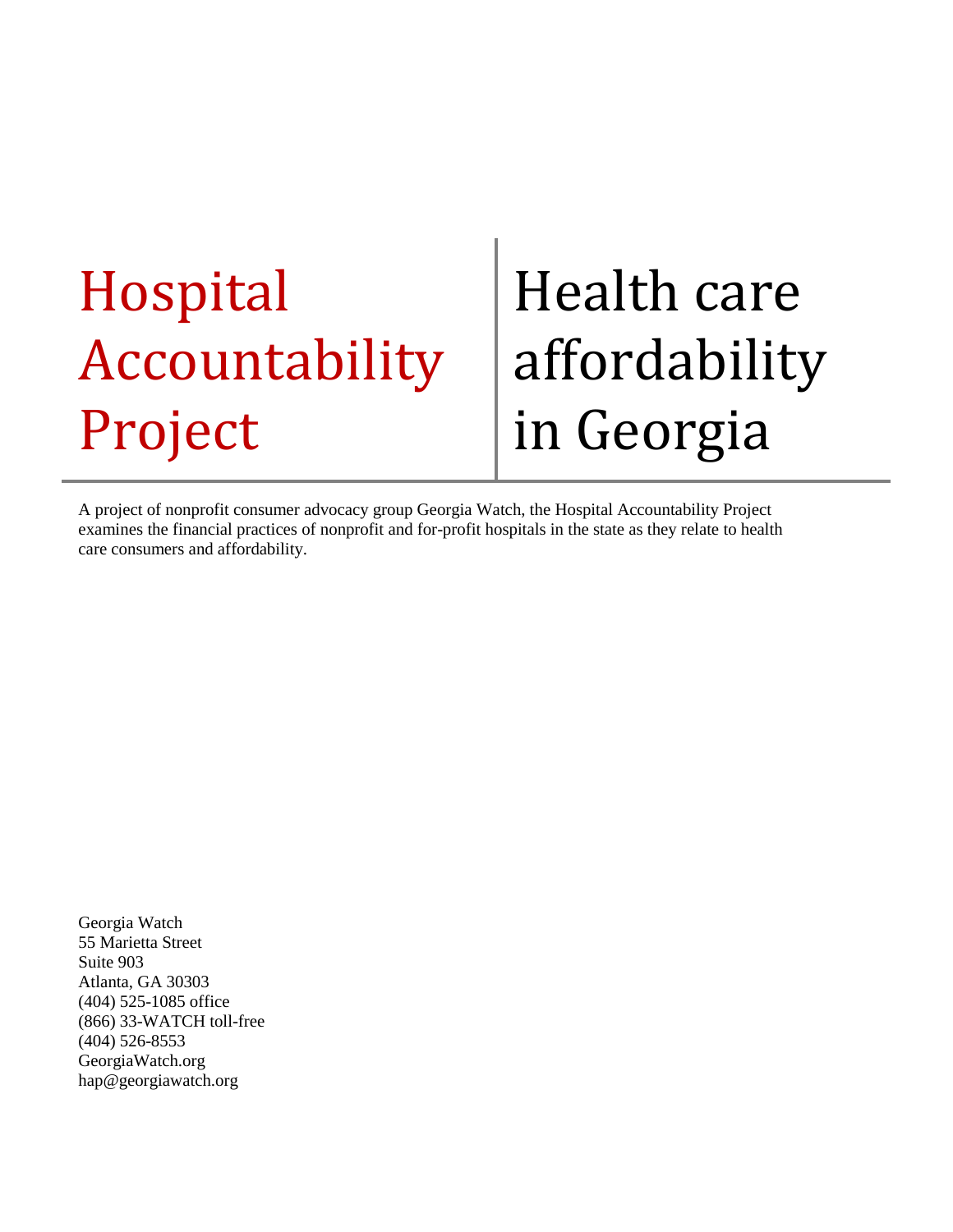Georgia families are facing a crisis of affordable health as many struggle with exorbitant medical bills, chronic conditions and minimal access to adequate care. As recently as 1981, only 8 percent of families filing for bankruptcy did so in the aftermath of a serious medical problem. By contrast, more than half of all recent bankruptcies are the result of medical debt. Over the past few decades, the number of uninsured and underinsured Americans has grown as health costs and unemployment rise amid the economic recession. For an increasing number of Georgians, the threat of financial instability, foreclosure and bankruptcy is one that looms near due to medical debt that comes from the high cost of health care.

According to a June 2009 study of foreclosures, approximately half were in part due to unmanageable medical bills, lost work due to a medical condition and caring for sick family members. Georgia currently ranks sixth in the nation for foreclosures. According to the Mortgage Bankers Association, more than 55,000 foreclosures were initiated in Georgia in the first half of  $2009$ .<sup>1</sup>

For example, according to a January 2007 report on debt as it relates to medical bills<sup>ii</sup>:

- Nationally, average credit card debt was higher for low- and middle- income households (\$11,623) as compared to households without a major medical expense in the previous three years or medical expenses contributing to their credit card debt (\$7,964);
- Average credit card debt was higher for those without health insurance (\$14,512) than for those with health insurance (\$10,973); and,
- The medically indebted are more likely to be called by bill collectors than those struggling with other types of debt (62 percent versus 38 percent).<sup>iii</sup>

A lack of health insurance can lead to a delay of needed care for a consumer who has any health conditions that could have been treated affordably and efficiently. Georgia ranks in the top ten for citizens that avoid preventative care due to high cost and a lack of insurance.iv

Unfortunately, without timely, low-cost care, health conditions can escalate to the point of needing emergency treatment, the most expensive type of care. This lack of preventative care directly impacts the consumer medically and financially, as the patient may now have high bills that could lead to bankruptcy

**In 2007, approximately 16.4 percent of the state's residents reported they did not see a doctor in the last 12 months because of cost, a number more than 3 percent the national average.**

and/or foreclosure. No one is immune from the threat of financial devastation, though uninsured and underinsured consumers are often most susceptible to the ill effects of high health care costs.

#### *Georgia's uninsured*

Approximately one in four Georgians aged 18 to 64 had no form of health insurance in 2007, according to a Census report issued in August  $2009.$ <sup>v</sup>

Inside our Georgia communities, though, the numbers of uninsured vary greatly. For example, south central Georgia – which includes Tift, Bacon, Clinch, Echols, Brooks, Pierce and Lowndes counties – had the highest percentage of uninsured Georgians.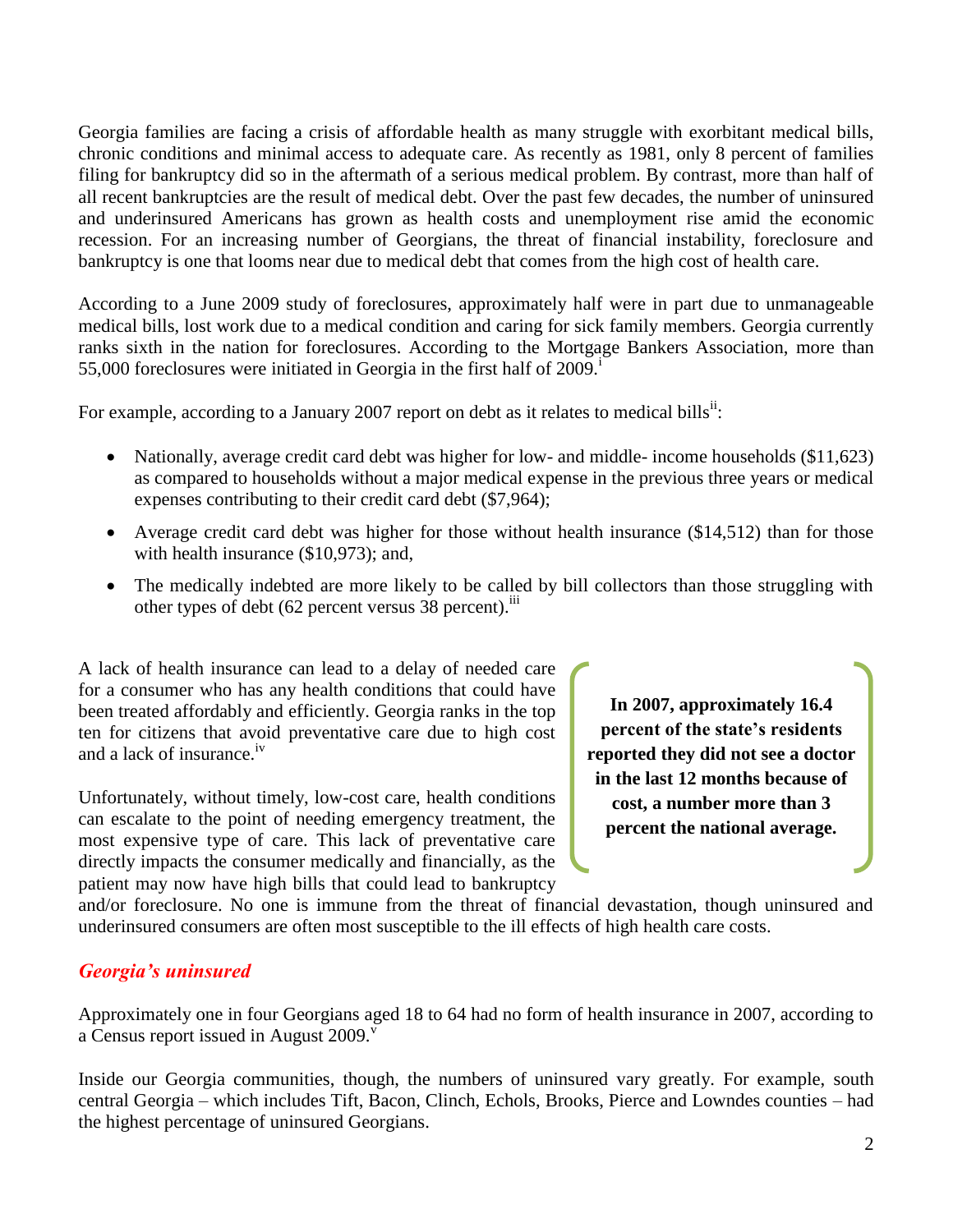

The immediate metro Atlanta area – Fulton, DeKalb, Gwinnett, Clayton, Cobb, Rockdale and Henry counties – has the lowest amount of uninsured residents (9 percent) in the state. However, 23 percent of the Fulton County's adults aged 18 to 64 were uninsured. Other numbers from metro Atlanta illustrate that significant portions of the population lived without health insurance in 2007:

- 30 percent of Clayton County's nonelderly adults had no insurance;
- 28 percent nonelderly adults went without coverage in DeKalb County;
- 26.5 percent of Gwinnett County's nonelderly adults had no insurance; and,
- 19.3 percent of Cobb County nonelderly adults had no coverage.<sup>vi</sup>

The number of uninsured African Americans is nearly double what it is for whites in Georgia. The rate of uninsured among Hispanics is also significantly higher than their white counterparts, in part because Hispanics are more likely to work in the agricultural or service sectors, where health benefits aren't offered and low wages bar workers from purchasing their own. In addition, federal law states immigrants living in the country for less than five years may not qualify for public insurance such as Medicaid or Medicare.

Georgia has the sixth-highest number of residents without health insurance in the US and ranks  $11<sup>th</sup>$  in its percentage of the population lacking coverage, according to a 2008 report from the Georgia State University's Health Policy Center and the Center for Health Services Research. According to the report, only one in five individuals living below poverty have private insurance and nearly 38 percent are uninsured.

Even so, many uninsured patients who *do* qualify for federal and state financial assistance programs do not utilize those programs. For example, in Fulton County, an estimated 20 percent of the county's uninsured population qualify for existing public options such as Medicaid or PeachCare but were not enrolled in 2007.<sup>vii</sup>

#### *For Georgians, coverage dwindles*

High health care costs will cause about 248,000 Georgians to lose health care coverage between January 2008 and December 2010, according to a report issued by national nonprofit advocacy group Families USA.<sup>viii</sup> The report cites the leading factor in coverage loss is the rising cost of health care premiums – up 119 percent from 1999 to 2008. By contrast, the Consumer Price Index only reported a 29.2 percent increase in inflation.

Between 2008 and 2010, the report claims that, in Georgia:

1,590 people will lose their health coverage, on average, every week;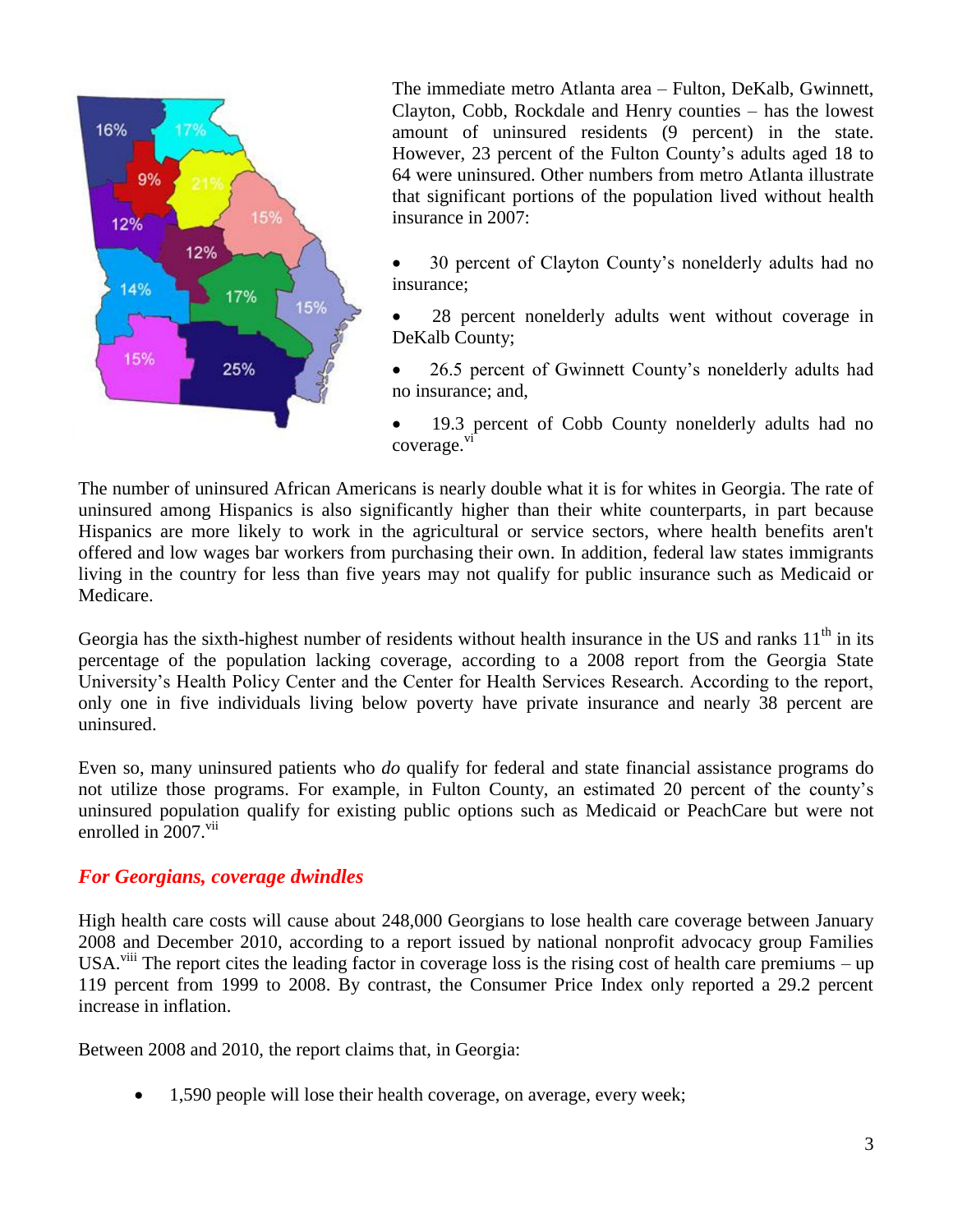- 6,890 people will lose their health coverage, on average, every month; and
- 82,720 people will lose their health coverage every year.<sup>ix</sup>

Even still, many who have health insurance may lack adequate coverage, falling into the category of the "underinsured." Those considered "underinsured" have health insurance that falls short of adequately covering health care needs, and often spend 10 percent or more of their annual income on health care costs. For example, a person who makes \$40,000 a year and spends \$4,000 or more on premiums, deductibles, co-pays for hospital visits and medication, or other health care-related costs, is considered underinsured.

National nonprofit health care group Community Catalyst reported in April 2009 that one-fifth of all insured adults in the US – about 25 million citizens – were underinsured in 2007. This vulnerable group of Americans has grown by 60 percent since 2003. Through limited coverage and high deductibles, the underinsured can still face financial ruin due to high health care costs. $^x$ 

### *The true cost of care*

While Georgia's health costs are fairly consistent among national averages, the price tag of care is still high compared to cost. In 2007, services, procedures, drugs and supplies only cost the hospital \$0.43 for every \$1.00 charge, though the amount varies from facility to facility. For example, at one Fulton Countybased hospital, patients were charged \$1.00 for services, drugs and procedures that cost the hospital an overall \$0.45. But at a similar facility only about 13 miles away, there was a significant mark-up of charge over cost – the hospital charged its patients \$1.00 for every \$0.15 it spent.<sup>xi</sup>

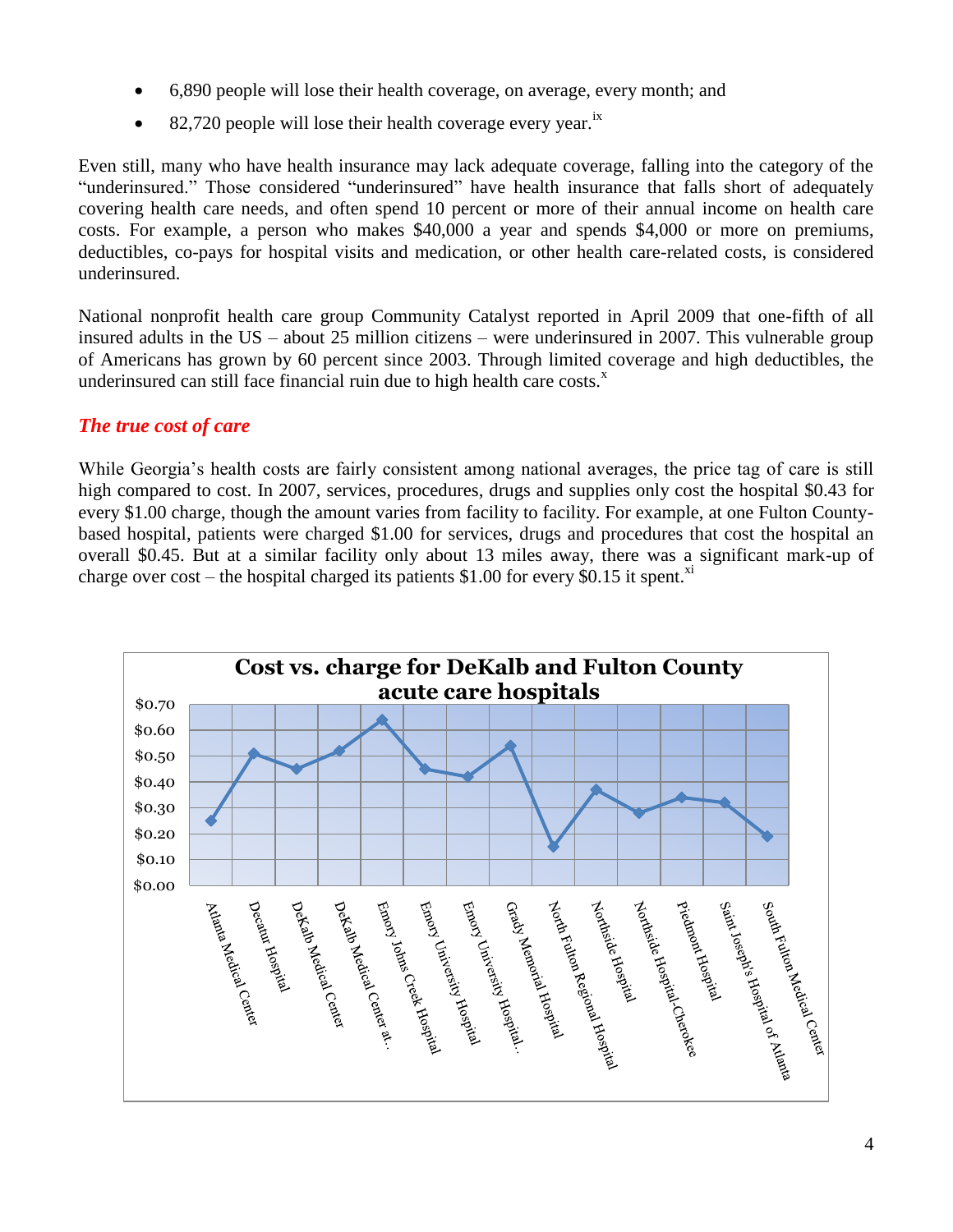Without the financial resources and adequate insurance to cover their health care costs, many patients will seek care in the emergency room – the only access point to the hospital for most uninsured patients. According to a report issued in July 2009, uninsured patients comprise approximately one-fifth of all emergency room visits.<sup>xii</sup>



Between 2005 and 2007, the number of visits for uninsured and/or self-pay adults visiting the emergency room rose more than 19 percent in Georgia<sup>xiii</sup>, likely creating a significant impact on the pocketbooks of the state's uninsured.

While some patients live in urban areas with health clinics that can provide primary and preventative care for a lower cost, many patients outside metropolitan areas have limited options due to a lack of resources beyond the county health department, which offers limited services. In addition, public transportation is either scarce or non-existent, often leaving some with no reliable way to access low-cost care options. When these patients finally do make it to a hospital, their condition is more advanced and more expensive to treat, meaning their bills are likely to be higher.

**The average emergency room visit costs \$1,000, as compared to the average clinic visit of \$29 and an average primary care doctor visit that can range from \$75 to \$120.**

#### *Community-based initiatives*

There are some community-based endeavors throughout Georgia that have begun to address the issue of health care affordability for the uninsured and underinsured consumers in their regions.

For example, hospitals, county and local governments, health care providers and clinics in a seven-county area of central Georgia have banded together to help uninsured and underinsured consumers with certain chronic conditions through a program called Community Health Works. Since its creation in 2001, the program has served nearly 4,000 uninsured residents with at least one of the four chronic conditions: hypertension, diabetes, heart disease and depression.<sup>xiv</sup>

Through efficient and appropriate use of health services, Community Health Works stresses stringent case management across the continuum of care. As of 2008, the program estimates that its enrollees use